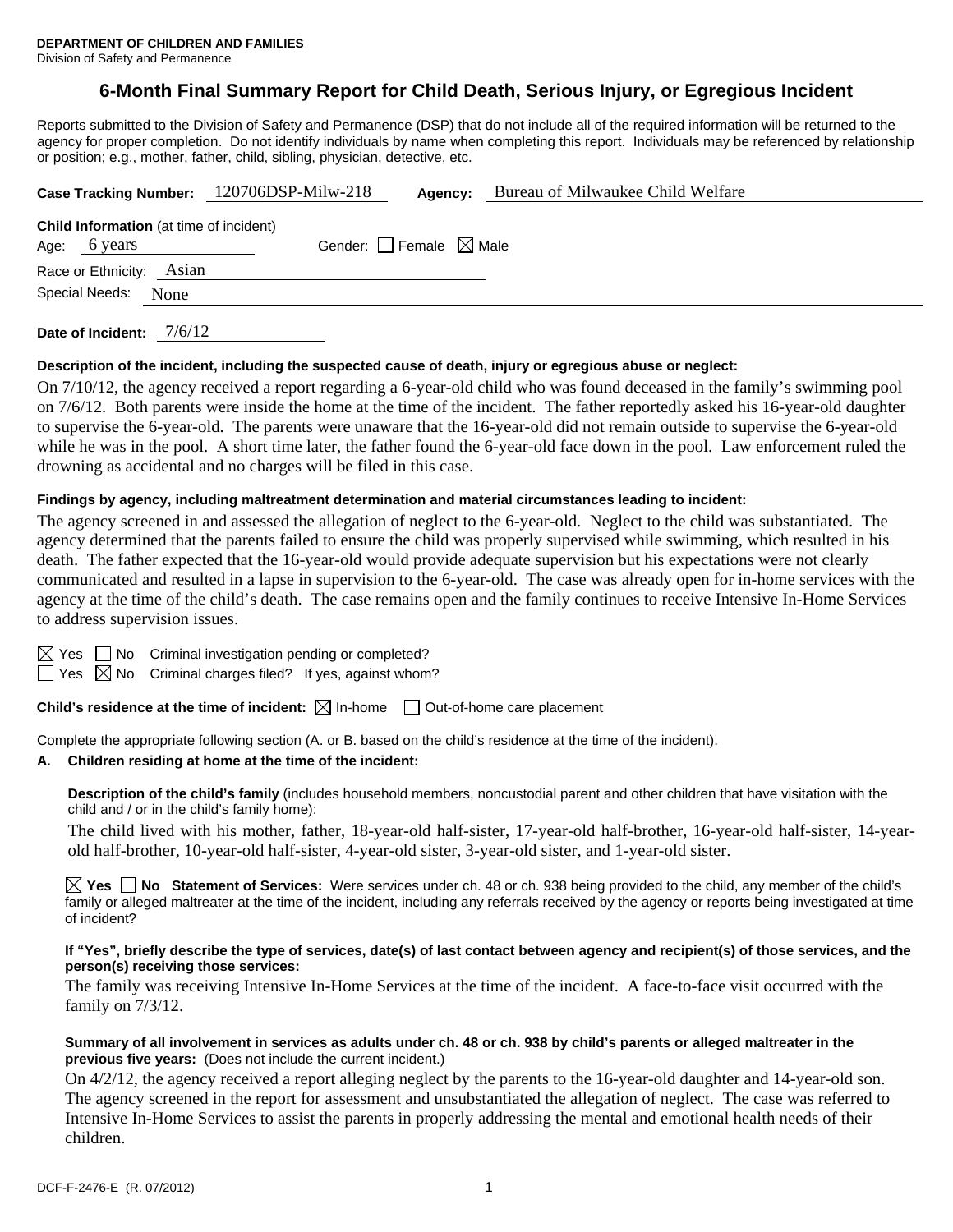On 3/6/11, the agency received a report alleging neglect to the 2-year-old (now 4-year-old). They agency screened in the report for assessment and unsubstantiated the allegation of neglect. The case was referred to Intensive In-Home Services to address issues of supervision. The family worked with Safety Services from March 2011 through June 2011. The family successfully met their goals and the case was closed.

#### **Summary of actions taken by the agency under ch. 48, including any investigation of a report or referrals to services involving the child, any member of the child's family living in this household and the child's parents and alleged maltreater.** (Does not include the current incident.)

(Note: Screened out reports listed in this section may include only the date of the report, screening decision, and if a referral to services occurred at Access. Reports that do not constitute a reasonable suspicion of maltreatment or a reason to believe that the child is threatened with harm are not required to be screened in for an initial assessment, and no further action is required by the agency.)

On 11/15/07, the agency received a report alleging physical abuse to the 9-year-old (now 14-year-old). The agency screened in the report for assessment and unsubstantiated the allegation of physical abuse. The case was closed at the conclusion of the assessment.

## **Summary of any investigation involving the child, any member of the child's family and alleged maltreater conducted under ch. 48 or ch. 938 and any services provided to the child and child's family since the date of the incident:**

The agency screened in and assessed the allegation of neglect to the child. The allegation of neglect was substantiated. The agency determined the parents failed to ensure the child was properly supervised while swimming, which resulted in his death. The case remains open and the family continues to receive Intensive In-Home Services to assist them in appropriately meeting their children's needs.

## **B. Children residing in out-of-home (OHC) placement at time of incident:**

# **Description of the OHC placement and basis for decision to place child there:**

N/A

# **Description of all other persons residing in the OHC placement home:**

N/A

**Licensing history:** Including type of license, duration of license, summary of any violations by licensee or an employee of licensee that constitutes a substantial failure to protect and promote the welfare of the child. N/A

# **Summary of any actions taken by agency in response to the incident:** (Check all that apply.)

| IMMM        | Screening of Access report                           | Attempted or successful reunification             |
|-------------|------------------------------------------------------|---------------------------------------------------|
|             | Protective plan implemented                          | Referral to services                              |
|             | Initial assessment conducted                         | Transportation assistance                         |
|             | Safety plan implemented                              | Collaboration with law enforcement                |
| $\boxtimes$ | Temporary physical custody of child                  | Collaboration with medical professionals          |
|             | Petitioned for court order / CHIPS (child in need of | Supervised visitation                             |
|             | protection or services                               | Case remains open for services                    |
|             | Placement into foster home                           | Case closed by agency                             |
|             | <b>Placement with relatives</b>                      | Initiated efforts to address or enhance community |
|             | Ongoing Services case management                     | collaboration on CA/N cases                       |
|             |                                                      | Other (describe):                                 |
|             |                                                      |                                                   |

# **FOR DSP COMPLETION ONLY:**

**Summary of policy or practice changes to address issues identified during the review of the incident:** 

Under the Child Welfare Disclosure Act (Section 48.981(7)(cr), Stats.), DSP completes a 90-day review of the agency's practice in each case reported under the Act. In accordance with the DCF memo Series 2010-13, dated December 7, 2010 pertaining to the Child Welfare Case Review Protocol, the Bureau of Performance Management (BPM) completed a record review in case # 120706DSP-Milw-218. The review found the Bureau of Milwaukee Child Welfare (BMCW) was not in compliance with CPS Access and Initial Assessment Standards in the areas of information gathering and determination of response time at Access, and information gathering and safety planning in Initial Assessment. The Ongoing Services Agency was not in compliance with Safety Intervention Standards related to implementation of the safety plan upon initiation of ongoing services and ongoing evaluation of the